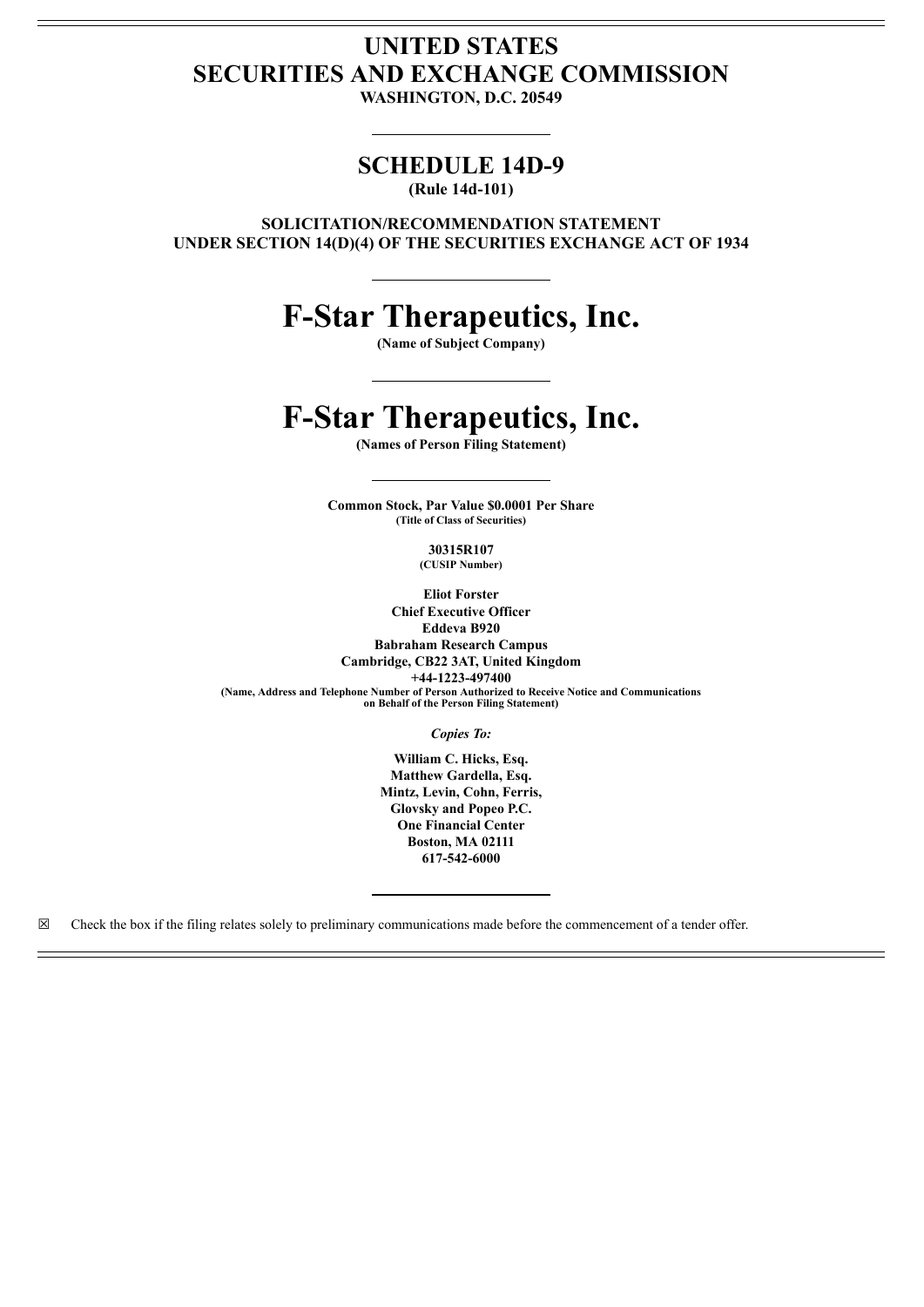This Schedule 14D-9 filing relates solely to preliminary communications made before the commencement of a planned cash tender offer (the "Offer") by invoX Pharma Limited, a private limited company organized under the laws of England and Wales ("Parent") and Fennec Acquisition Incorporated, a Delaware corporation and a wholly owned subsidiary of Parent ("Purchaser"), to acquire all of the issued and outstanding shares of the common stock, par value \$0.0001 per share, of F-star Therapeutics, Inc., a Delaware corporation (the "Company"), to be commenced pursuant to the Agreement and Plan of Merger, dated as of June 22, 2022, by and among Parent, Purchaser, the Company and Sino Biopharmaceutical Limited, a company organized under the laws of the Cayman Islands (the "Merger Agreement"). Upon the consummation of the Offer, Purchaser will merge with and into the Company (the "Merger") pursuant to Section 251(h) of the Delaware General Corporation Law with the Company as the surviving corporation.

- Exhibit 99.1: Email from Eliot Forster, Chief Executive Officer of the Company to commercial partners on June 23, 2022
- Exhibit 99.2: Email from Eliot Forster, Chief Executive Officer of the Company to staff on June 23, 2022
- Exhibit 99.3: Announcements by the Company and the Company's management via LinkedIn on June 23, 2022
- Exhibit 99.4: Announcements by the Company and the Company's management via Twitter on June 23, 2022
- Exhibit 99.5: Presentation by the Company at Employee Meeting on June 23, 2022

#### **Forward-Looking Statements**

This communication contains forward-looking statements. Forward-looking statements are generally identified by the words "expects", "anticipates", "believes", "intends", "estimates", "plans", "will be" and similar expressions. These forward-looking statements include, without limitation, statements related to the anticipated consummation of the acquisition of the Company and the timing and benefits thereof, and other statements that are not historical facts. These forward-looking statements are based on Parent's and the Company's current expectations and inherently involve significant risks and uncertainties. Actual results and the timing of events could differ materially from those anticipated in such forward-looking statements as a result of these risks and uncertainties, which include, without limitation, risks related to the parties' ability to complete the transaction on the proposed terms and schedule; whether the tender offer conditions will be satisfied; whether sufficient stockholders of the Company tender their shares in the transaction; the outcome of legal proceedings that may be instituted against the Company and/or others relating to the transaction; the failure (or delay) to receive the required regulatory approvals relating to the transaction; the possibility that competing offers will be made; and other risks related to the Company's business detailed from time-to-time under the caption "Risk Factors" and elsewhere in the Company's filings and reports filed with the U.S. Securities and Exchange Commission (the "SEC"), including the Company's Annual Report on Form 10-K for the year ended December 31, 2021 and subsequent quarterly and current reports filed with the SEC. The risks and uncertainties may be amplified by the Russian invasion of Ukraine and the ongoing COVID-19 pandemic, which has caused significant economic uncertainty. The extent to which these factors impact the Company's business, operations, and financial results, including the duration and magnitude of such effects, will depend on numerous factors, which are unpredictable, including, but not limited to, the duration of the conflict in Ukraine, the duration and spread of the COVID-19 outbreak, the spread of any new variants of COVID-19, the actions to contain the virus or treat its impact, and how quickly and to what extent normal economic and operating conditions can resume. The Company undertakes no duty or obligation to update any forward-looking statements contained in this communication as a result of new information, future events or changes in their expectations, except as required by law.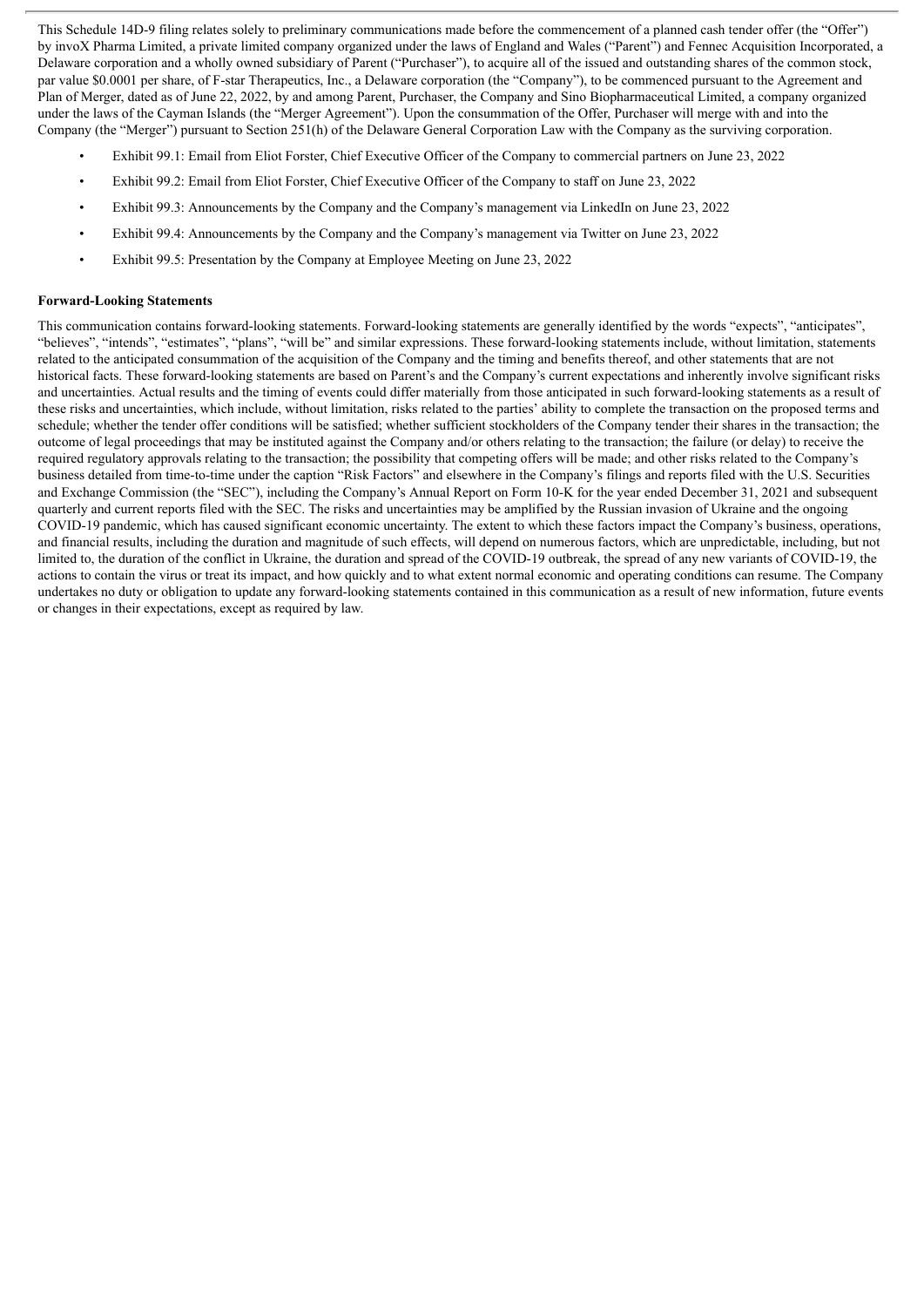#### **Additional Information and Where to Find It**

The Offer has not yet commenced, and this communication is neither a recommendation, nor an offer to purchase nor a solicitation of an offer to sell any shares of the common stock of the Company or any other securities. On the commencement date of the Offer, a tender offer statement on Schedule TO, including an offer to purchase, a letter of transmittal and related documents, will be filed with the SEC by Parent and Purchaser, and a Solicitation / Recommendation Statement on Schedule 14D-9 will be filed with the SEC by the Company. The offer to purchase shares of Company common stock will only be made pursuant to the offer to purchase, the letter of transmittal and related documents filed as a part of the Schedule TO. INVESTORS AND SECURITY HOLDERS ARE URGED TO READ BOTH THE TENDER OFFER STATEMENT AND THE SOLICITATION / RECOMMENDATION STATEMENT REGARDING THE OFFER, AS THEY MAY BE AMENDED OR SUPPLEMENTED FROM TIME TO TIME, WHEN THEY BECOME AVAILABLE BECAUSE THEY WILL CONTAIN IMPORTANT INFORMATION THAT INVESTORS AND SECURITY HOLDERS SHOULD CONSIDER BEFORE MAKING ANY DECISION REGARDING TENDERING THEIR COMMON STOCK, INCLUDING THE TERMS AND CONDITIONS OF THE TENDER OFFER. Investors and security holders may obtain a free copy of these statements (when available) and other documents filed with the SEC at the website maintained by the SEC at www.sec.gov or by directing such requests to the Information Agent for the Offer, which will be named in the tender offer statement. Investors may also obtain, at no charge, the documents filed or furnished to the SEC by the Company under the "Investors" section of the Company's website at www.f-star.com.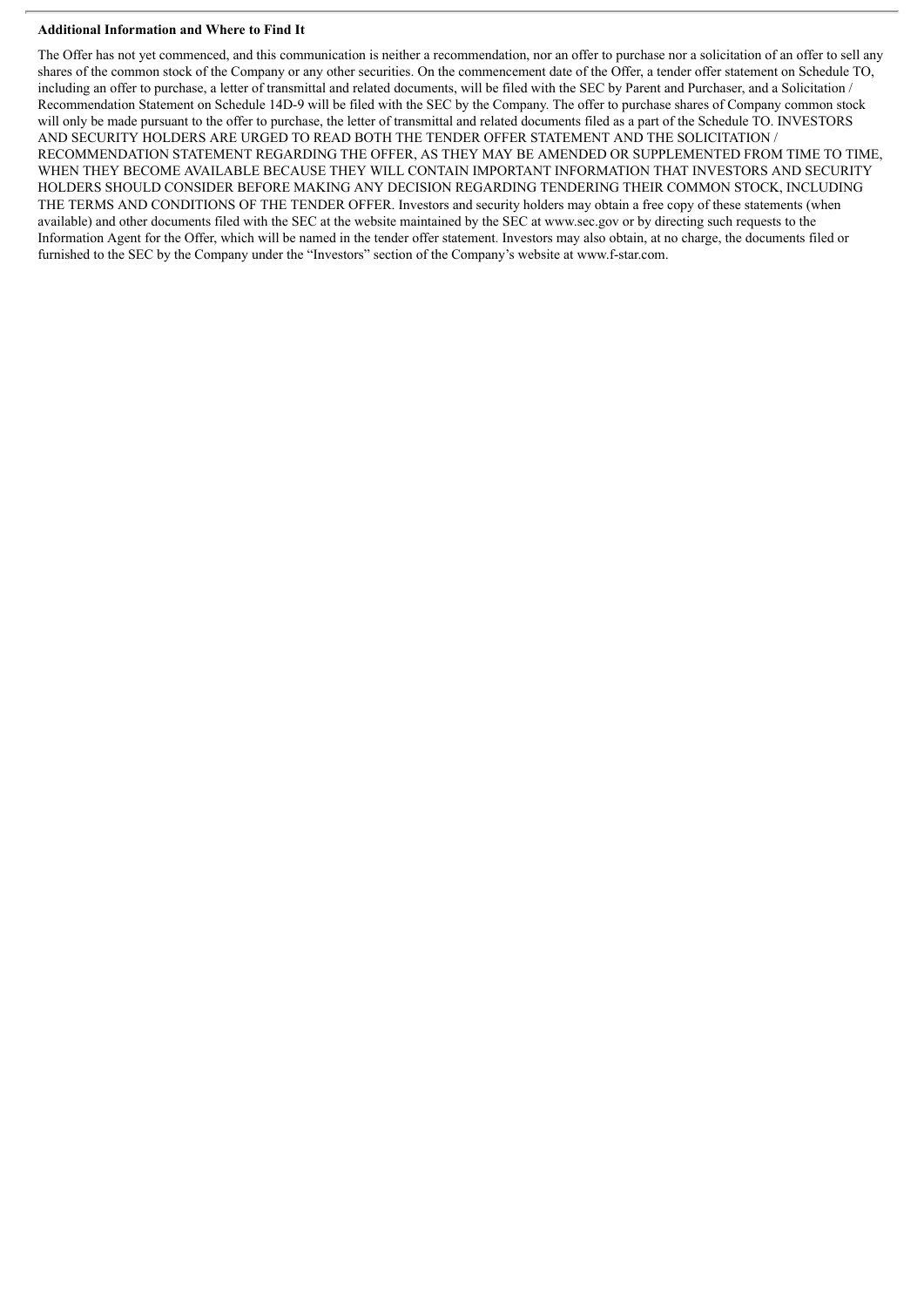Email from Eliot Forster, Chief Executive Officer of the Company to commercial partners on June 23, 2022

#### Dear X,

I'm writing to share the exciting news that invoX Pharma will acquire F-star's pioneering next generation bispecific discovery platform. The transaction is expected to close in the second half of 2022.

This is great news for patients, for our team, and our shareholders, with invoX putting F-star at the heart of their international centre of excellence in antibody research and clinical development. It will enable greater and longer-term opportunities to develop the F-star platform as we work together towards a future free from cancer and other serious diseases.

We're still early on in the process and will keep you updated as the transaction progresses. Your support and collaboration have been an important part of us achieving this milestone and I would like to share my thanks.

Details of our announcement today are [here]. If you have any queries, please do let me know.

With best wishes, EF

#### **Forward-Looking Statements**

This communication contains forward-looking statements. Forward-looking statements are generally identified by the words "expects", "anticipates", "believes", "intends", "estimates", "plans", "will be" and similar expressions. These forward-looking statements include, without limitation, statements related to the anticipated consummation of the acquisition of the Company and the timing and benefits thereof, and other statements that are not historical facts. These forward-looking statements are based on Parent's and the Company's current expectations and inherently involve significant risks and uncertainties. Actual results and the timing of events could differ materially from those anticipated in such forward-looking statements as a result of these risks and uncertainties, which include, without limitation, risks related to the parties' ability to complete the transaction on the proposed terms and schedule; whether the tender offer conditions will be satisfied; whether sufficient stockholders of the Company tender their shares in the transaction; the outcome of legal proceedings that may be instituted against the Company and/or others relating to the transaction; the failure (or delay) to receive the required regulatory approvals relating to the transaction; the possibility that competing offers will be made; and other risks related to the Company's business detailed from time-to-time under the caption "Risk Factors" and elsewhere in the Company's filings and reports filed with the U.S. Securities and Exchange Commission (the "SEC"), including the Company's Annual Report on Form 10-K for the year ended December 31, 2021 and subsequent quarterly and current reports filed with the SEC. The risks and uncertainties may be amplified by the Russian invasion of Ukraine and the ongoing COVID-19 pandemic, which has caused significant economic uncertainty. The extent to which these factors impact the Company's business, operations, and financial results, including the duration and magnitude of such effects, will depend on numerous factors, which are unpredictable, including, but not limited to, the duration of the conflict in Ukraine, the duration and spread of the COVID-19 outbreak, the spread of any new variants of COVID-19, the actions to contain the virus or treat its impact, and how quickly and to what extent normal economic and operating conditions can resume. The Company undertakes no duty or obligation to update any forward-looking statements contained in this communication as a result of new information, future events or changes in their expectations, except as required by law.

#### **Additional Information and Where to Find It**

The Offer has not yet commenced, and this communication is neither a recommendation, nor an offer to purchase nor a solicitation of an offer to sell any shares of the common stock of the Company or any other securities. On the commencement date of the Offer, a tender offer statement on Schedule TO, including an offer to purchase, a letter of transmittal and related documents, will be filed with the SEC by Parent and Purchaser, and a Solicitation / Recommendation Statement on Schedule 14D-9 will be filed with the SEC by the Company. The offer to purchase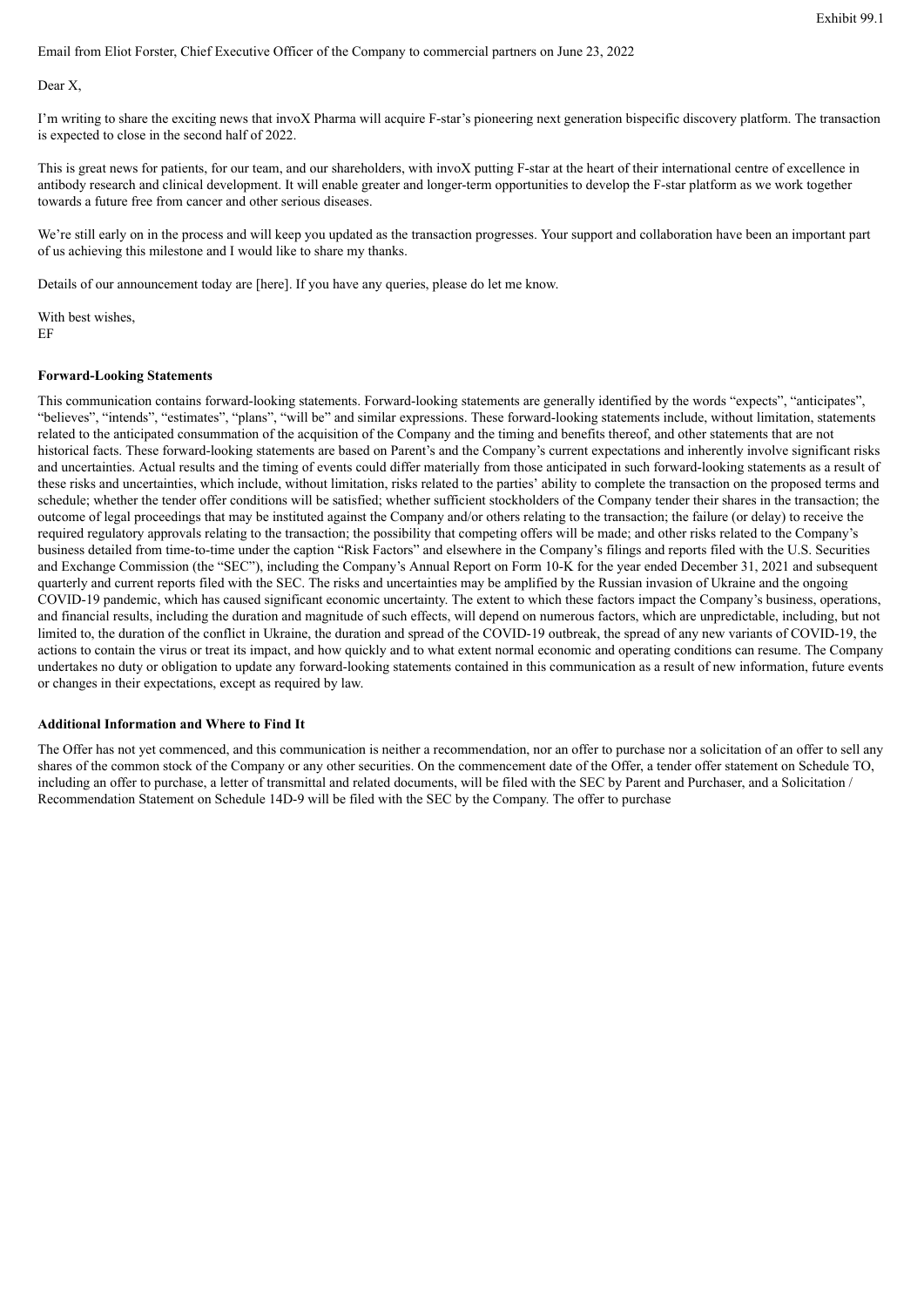shares of Company common stock will only be made pursuant to the offer to purchase, the letter of transmittal and related documents filed as a part of the Schedule TO. INVESTORS AND SECURITY HOLDERS ARE URGED TO READ BOTH THE TENDER OFFER STATEMENT AND THE SOLICITATION / RECOMMENDATION STATEMENT REGARDING THE OFFER, AS THEY MAY BE AMENDED OR SUPPLEMENTED FROM TIME TO TIME, WHEN THEY BECOME AVAILABLE BECAUSE THEY WILL CONTAIN IMPORTANT INFORMATION THAT INVESTORS AND SECURITY HOLDERS SHOULD CONSIDER BEFORE MAKING ANY DECISION REGARDING TENDERING THEIR COMMON STOCK, INCLUDING THE TERMS AND CONDITIONS OF THE TENDER OFFER. Investors and security holders may obtain a free copy of these statements (when available) and other documents filed with the SEC at the website maintained by the SEC at www.sec.gov or by directing such requests to the Information Agent for the Offer, which will be named in the tender offer statement. Investors may also obtain, at no charge, the documents filed or furnished to the SEC by the Company under the "Investors" section of the Company's website at www.f-star.com.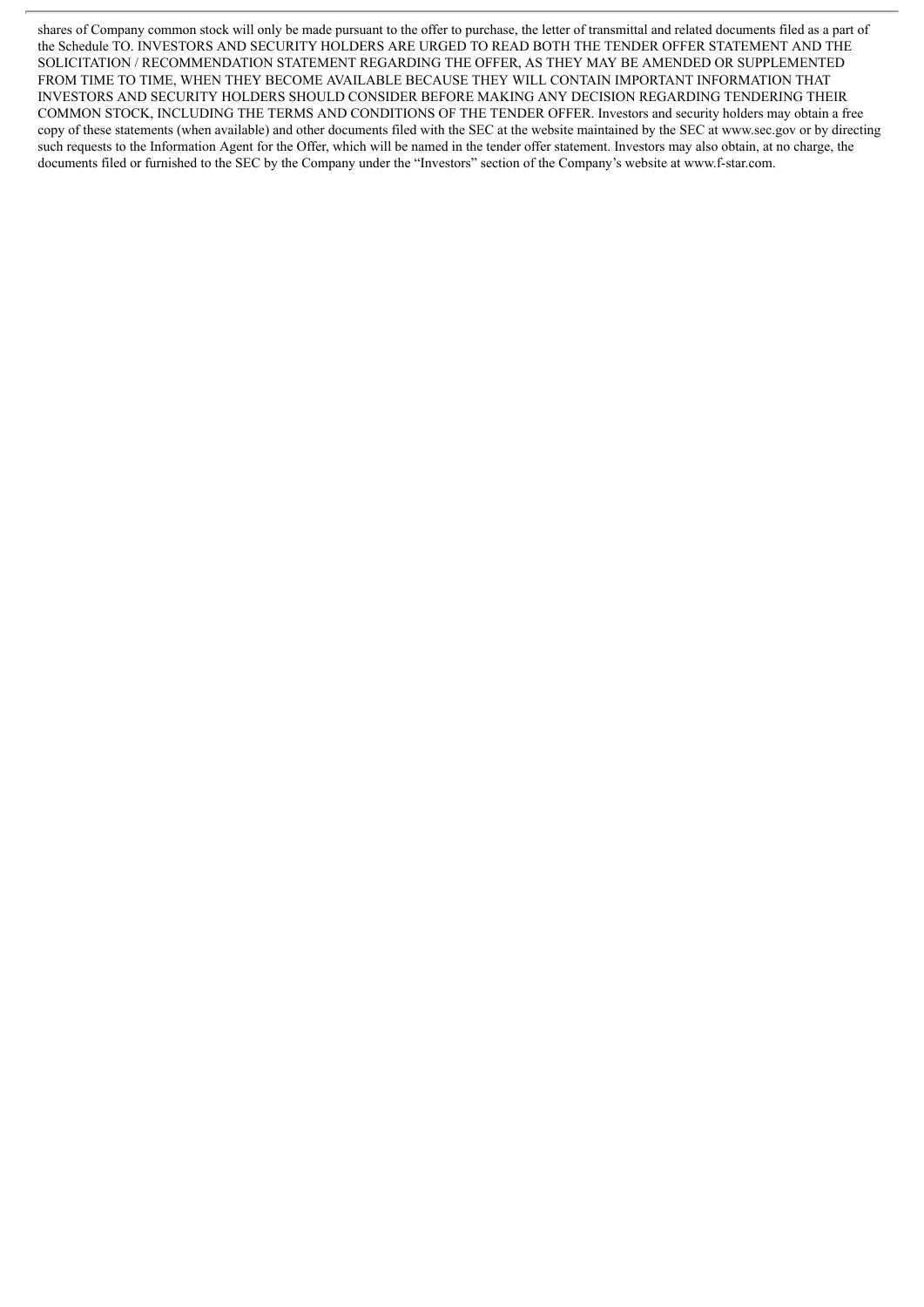Email from Eliot Forster, Chief Executive Officer of the Company to staff on June 23, 2022

#### Dear all,

Many thanks to those of you who joined us a little earlier to hear the exciting news that invoX will acquire F-star Therapeutics Inc, and along with it the talent and capabilities driving and supporting our pioneering next generation bispecific discovery platform.

For those unable to join us, the news release is here. Neil and other members of the leadership team will be available at 1pm UK time tomorrow for a drop in session. Joining details below.

This is great news for patients as we work together towards a future free from cancer and other serious diseases. It enables greater and longer-term opportunities to develop the F-star platform, accelerating our pace and unlocking even more potential.

We're still early on in the process and will keep you updated as the transaction progresses. The most important thing is for us all to carry on delivering and supporting great science and clinical research.

While we might not have all the answers to your questions right now, please do be in touch with any immediate queries. Email questions  $@f$ -star.com.

With best wishes, EF

\*\*\*\*\*\*\*\*\*\*\*\*\*\*\*\*\*\*\*\*\*\*\*\*\*\*\*\*\*\*\*\*\*\*\*\*\*\*\*\*\*\*\*\*\*\*\*\*\*\*\*\*\*\*\*\*\*\*

#### **Q&A FOR STAFF**

• *What has been announced?*

We announced today that a deal has been agreed for invoX Pharma, a subsidiary of Sino Biopharm, to acquire F-star's pioneering next generation bispecific discovery platform at \$7.12 per share, with a valuation of approximately \$161m.

• *Who are Sino Biopharm and invoX?*

Sino Biopharm are a top 40 global biopharmaceutical company, headquartered in Hong Kong and listed on the Hong Kong Stock Exchange. invoX are their wholly owned UK subsidiary responsible for their growth strategy outside of China.

• *Will there be staf changes?*

Your talent and expertise are a big reason for invoX's interest in this acquisition, and your skills complement their existing expertise in biologics and bring in new areas of specialism they don't currently have across the wider business.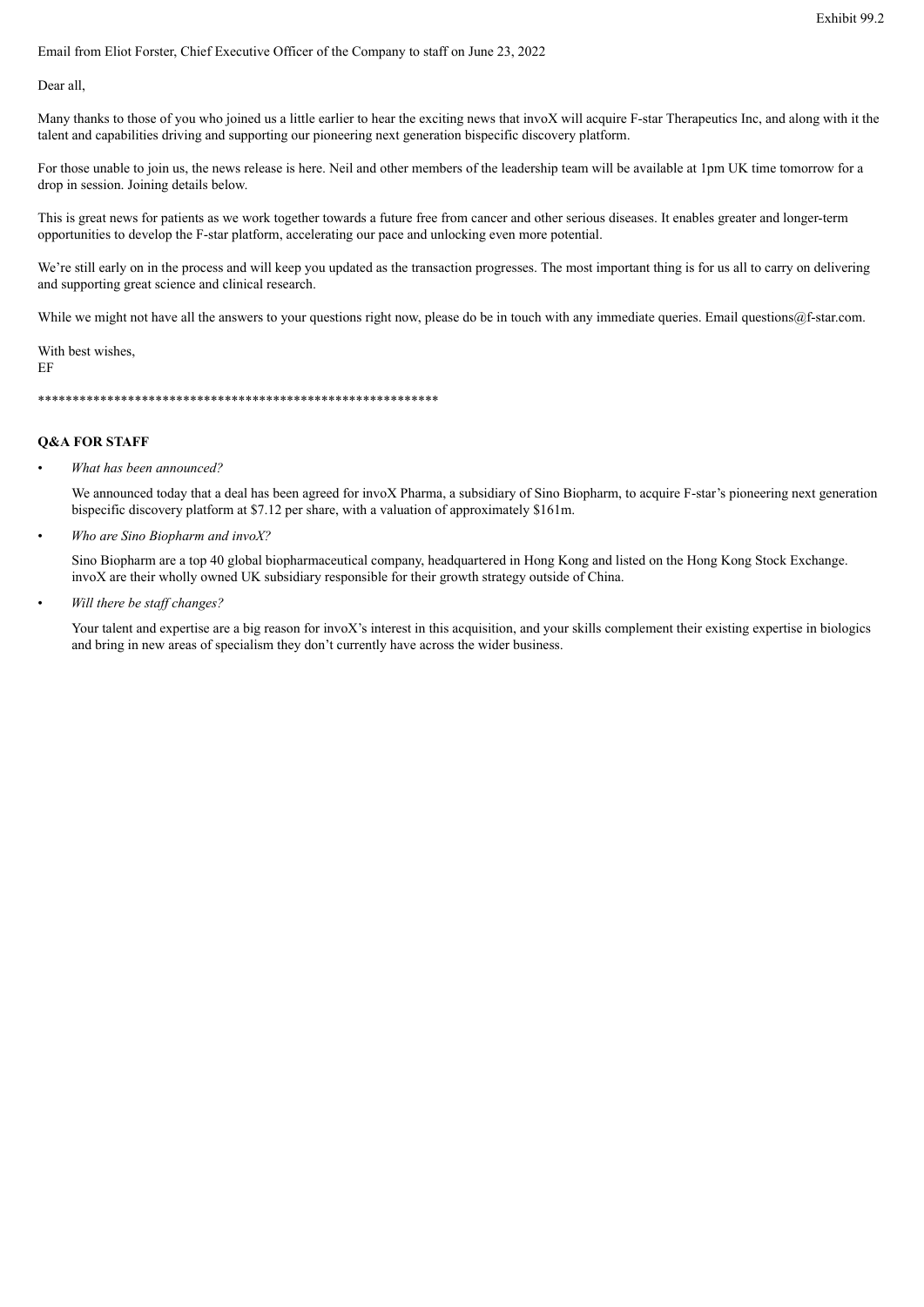#### • *Will there be changes in the Leadership team?*

Leadership level changes are very common in these sorts of transactions. Once the deal is complete, we're excited to say that Neil Brewis will lead F-star, while Eliot Forster and Darlene Deptula-Hicks will leave the company after a short time. There will be an important focus on ensuring a stable transition during this time.

• *Why are invoX interested in acquiring us?*

They see the value of our pipeline, platform and people to build out their own international growth strategy.

• *Will invoX support our strategy or will it change?*

Our strategy continues but it can have a wider horizon with our overall aim of delivering our pipeline, and future programs, to commercial launch.

• What happens to our programs and partners? Should we continue with our planned work and business interactions?

Yes, our programs and partnerships continue as planned. We're in a critical phase of delivery and it's important that we maintain momentum to deliver against our plans and goals. We need you to carry on delivering and supporting the delivery of excellent science and clinical research, as you've always done.

• *What happens to the F-star name/brand?*

The F-star name and brand continues unchanged.

• *Will we remain a public Company with a US presence?*

Once the transaction closes, F-star will no longer be a public company listed on NASDAQ in the US, and we'll become a wholly owned subsidiary of invoX, with an ongoing US presence.

• *What are the timings/process? What happens next?*

The Board agreed to proceed with the sale of the Company yesterday, subject to approvals and other customary closing conditions. There is a strict process to follow and we anticipate the deal will close in the second half of this year. Until the transaction is closed the two companies will continue to operate as separate independent entities.

• *What will happen to my stock in F-star?*

Upon closing of this transaction, all stock option vesting will be 'fully accelerated', such that you will be 100% vested in your stock options. You will then receive cash in the amount of the difference between \$7.12 USD and your option grant price, less applicable taxes. 'Black out' rules remain in force.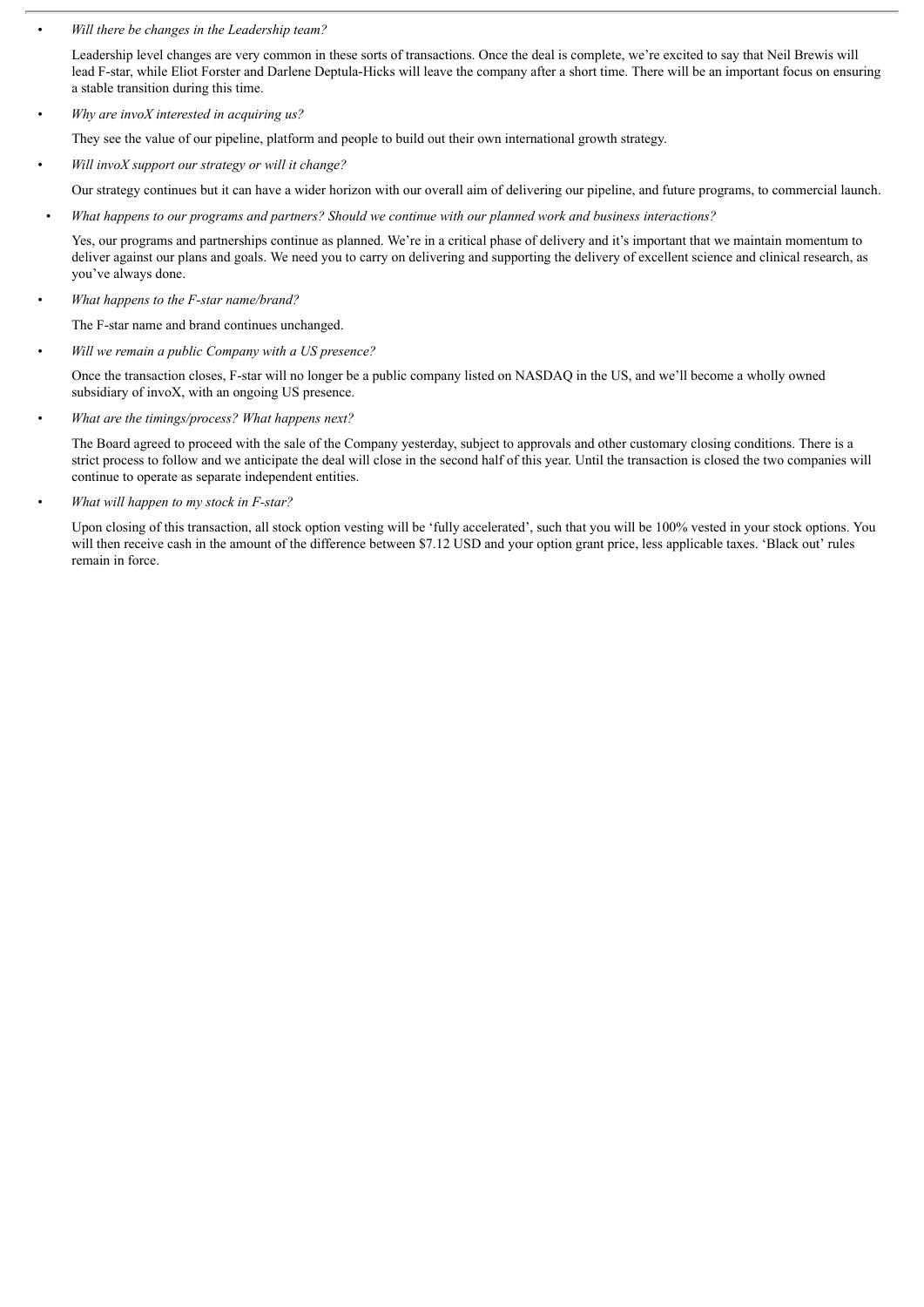- *What will happen to our benefits?* F-star's staff benefits (or substantially comparable benefits) will remain in place.
- *What should I do if I'm contacted by an external party such as the media or an investor?* Please refer any incoming enquiries from media or investors to Darlene, our CFO.
- *Who can I contact if I have questions related to this transaction?*

Please email questions $@f$ -star.com with any queries you have and we'll do our best to answer them.

#### **Forward-Looking Statements**

This communication contains forward-looking statements. Forward-looking statements are generally identified by the words "expects", "anticipates", "believes", "intends", "estimates", "plans", "will be" and similar expressions. These forward-looking statements include, without limitation, statements related to the anticipated consummation of the acquisition of the Company and the timing and benefits thereof, and other statements that are not historical facts. These forward-looking statements are based on the Company's current expectations and inherently involve significant risks and uncertainties. Actual results and the timing of events could differ materially from those anticipated in such forward-looking statements as a result of these risks and uncertainties, which include, without limitation, risks related to the parties' ability to complete the transaction on the proposed terms and schedule; whether the tender offer conditions will be satisfied; whether sufficient stockholders of the Company tender their shares in the transaction; the outcome of legal proceedings that may be instituted against the Company and/or others relating to the transaction; the failure (or delay) to receive the required regulatory approvals relating to the transaction; the possibility that competing offers will be made; and other risks related to Company's business detailed from time-to-time under the caption "Risk Factors" and elsewhere in Company's SEC filings and reports, including their respective Annual Reports on Form 10-K for the year ended December 31, 2021 and subsequent quarterly and current reports filed with the SEC. The risks and uncertainties may be amplified by the Russian invasion of Ukraine and the ongoing COVID-19 pandemic, which has caused significant economic uncertainty. The extent to which these factors impact Company's business, operations, and financial results, including the duration and magnitude of such effects, will depend on numerous factors, which are unpredictable, including, but not limited to, the duration of the conflict in Ukraine, the duration and spread of the COVID-19 outbreak, the spread of any new variants of COVID-19, the actions to contain the virus or treat its impact, and how quickly and to what extent normal economic and operating conditions can resume. Company undertakes no duty or obligation to update any forward-looking statements contained in this report as a result of new information, future events or changes in their expectations, except as required by law.

#### **Additional Information and Where to Find It**

The Offer has not yet commenced, and this communication is neither a recommendation, nor an offer to purchase nor a solicitation of an offer to sell any shares of the common stock of the Company or any other securities. On the commencement date of the Offer, a tender offer statement on Schedule TO, including an offer to purchase, a letter of transmittal and related documents, will be filed with the SEC by Parent and Purchaser, and a Solicitation / Recommendation Statement on Schedule 14D-9 will be filed with the SEC by the Company. The offer to purchase shares of Company common stock will only be made pursuant to the offer to purchase, the letter of transmittal and related documents filed as a part of the Schedule TO. INVESTORS AND SECURITY HOLDERS ARE URGED TO READ BOTH THE TENDER OFFER STATEMENT AND THE SOLICITATION / RECOMMENDATION STATEMENT REGARDING THE OFFER, AS THEY MAY BE AMENDED OR SUPPLEMENTED FROM TIME TO TIME, WHEN THEY BECOME AVAILABLE BECAUSE THEY WILL CONTAIN IMPORTANT INFORMATION THAT INVESTORS AND SECURITY HOLDERS SHOULD CONSIDER BEFORE MAKING ANY DECISION REGARDING TENDERING THEIR COMMON STOCK, INCLUDING THE TERMS AND CONDITIONS OF THE TENDER OFFER. Investors and security holders may obtain a free copy of these statements (when available) and other documents filed with the SEC at the website maintained by the SEC at www.sec.gov or by directing such requests to the Information Agent for the Offer, which will be named in the tender offer statement. Investors may also obtain, at no charge, the documents filed or furnished to the SEC by the Company under the "Investors" section of the Company's website at www.f-star.com.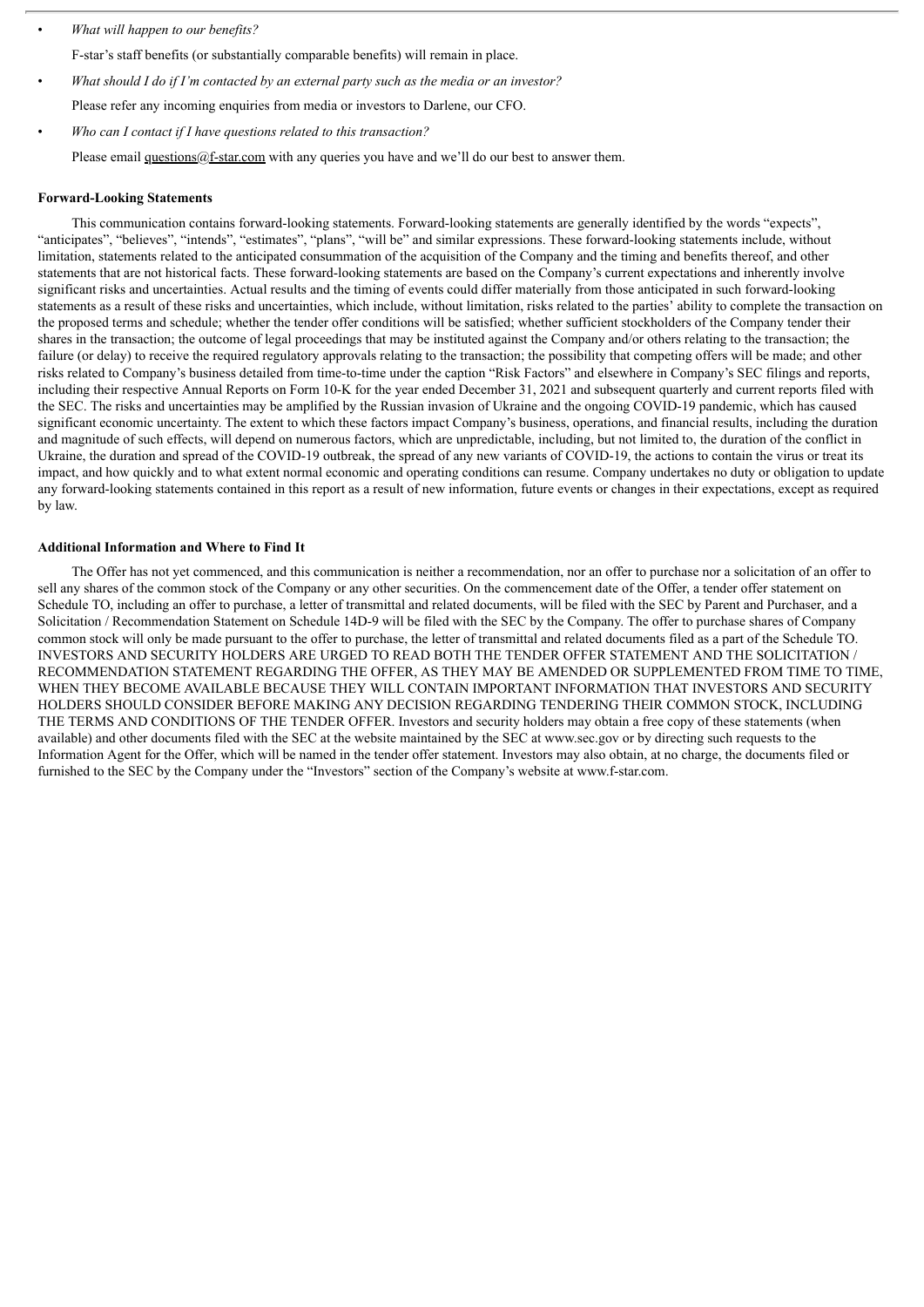Announcements by the Company and the Company's management via LinkedIn on June 23, 2022



F-star Therapeutics, Inc. 7,556 followers  $now \cdot C$ 

We are excited to announce the proposed acquisition of F-star Therapeutics. Inc. by invoX Pharma Limited. This enables greater opportunities to develop the Fstar platform as we work together towards a future free from cancer and other serious diseases.

Please see details here: https://lnkd.in/gbY3bJMh





invoX to Acquire F-star Therapeutics, Inc. a **Pioneering Next Generation Bispecific** Discovery Platform and Clinical Programs



### **○** Comment

 $\rightarrow$  Share



#### **Forward-Looking Statements**

This communication contains forward-looking statements. Forward-looking statements are generally identified by the words "expects", "anticipates", "believes", "intends", "estimates", "plans", "will be" and similar expressions. These forward-looking statements include, without limitation, statements related to the anticipated consummation of the acquisition of the Company and the timing and benefits thereof, and other statements that are not historical facts. These forward-looking statements are based on Parent's and the Company's current expectations and inherently involve significant risks and uncertainties. Actual results and the timing of events could differ materially from those anticipated in such forward-looking statements as a result of these risks and uncertainties, which include, without limitation, risks related to the parties' ability to complete the transaction on the proposed terms and schedule; whether the tender offer conditions will be satisfied; whether sufficient stockholders of the Company tender their shares in the transaction; the outcome of legal proceedings that may be instituted against the Company and/or others relating to the transaction; the failure (or delay) to receive the required regulatory approvals relating to the transaction; the possibility that competing offers will be made; and other risks related to the Company's business detailed from time-to-time under the caption "Risk Factors" and elsewhere in the Company's filings and reports filed with the U.S. Securities and Exchange Commission (the "SEC"), including the Company's Annual Report on Form 10-K for the year ended December 31, 2021 and subsequent quarterly and current reports filed with the SEC. The risks and uncertainties may be amplified by the Russian invasion of Ukraine and the ongoing COVID-19 pandemic, which has caused significant economic uncertainty. The extent to which these factors impact the Company's business, operations, and financial results, including the duration and magnitude of such effects, will depend on numerous factors, which are unpredictable, including, but not limited to, the duration of the conflict in Ukraine, the duration and spread of the COVID-19 outbreak, the spread of any new variants of COVID-19, the actions to contain the virus or treat its impact, and how quickly and to what extent normal economic and operating conditions can resume. The Company undertakes no duty or obligation to update any forward-looking statements contained in this communication as a result of new information, future events or changes in their expectations, except as required by law.

#### **Additional Information and Where to Find It**

The Offer has not yet commenced, and this communication is neither a recommendation, nor an offer to purchase nor a solicitation of an offer to sell any shares of the common stock of the Company or any other securities. On the commencement date of the Offer, a tender offer statement on Schedule TO, including an offer to purchase, a letter of transmittal and related documents, will be filed with the SEC by Parent and Purchaser, and a Solicitation /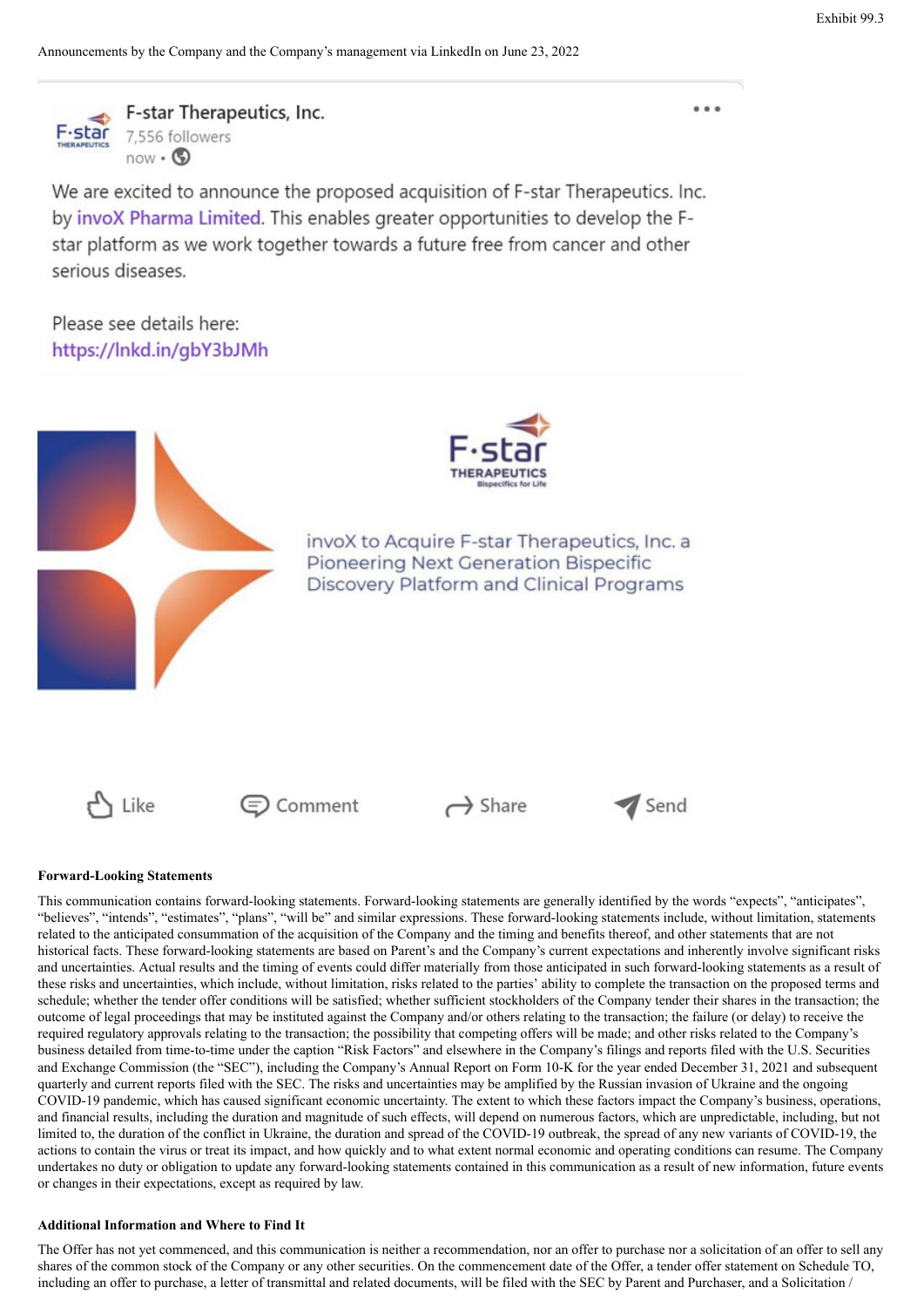Recommendation Statement on Schedule 14D-9 will be filed with the SEC by the Company. The offer to purchase shares of Company common stock will only be made pursuant to the offer to purchase, the letter of transmittal and related documents filed as a part of the Schedule TO. INVESTORS AND SECURITY HOLDERS ARE URGED TO READ BOTH THE TENDER OFFER STATEMENT AND THE SOLICITATION / RECOMMENDATION STATEMENT REGARDING THE OFFER, AS THEY MAY BE AMENDED OR SUPPLEMENTED FROM TIME TO TIME, WHEN THEY BECOME AVAILABLE BECAUSE THEY WILL CONTAIN IMPORTANT INFORMATION THAT INVESTORS AND SECURITY HOLDERS SHOULD CONSIDER BEFORE MAKING ANY DECISION REGARDING TENDERING THEIR COMMON STOCK, INCLUDING THE TERMS AND CONDITIONS OF THE TENDER OFFER. Investors and security holders may obtain a free copy of these statements (when available) and other documents filed with the SEC at the website maintained by the SEC at www.sec.gov or by directing such requests to the Information Agent for the Offer, which will be named in the tender offer statement. Investors may also obtain, at no charge, the documents filed or furnished to the SEC by the Company under the "Investors" section of the Company's website at www.f-star.com.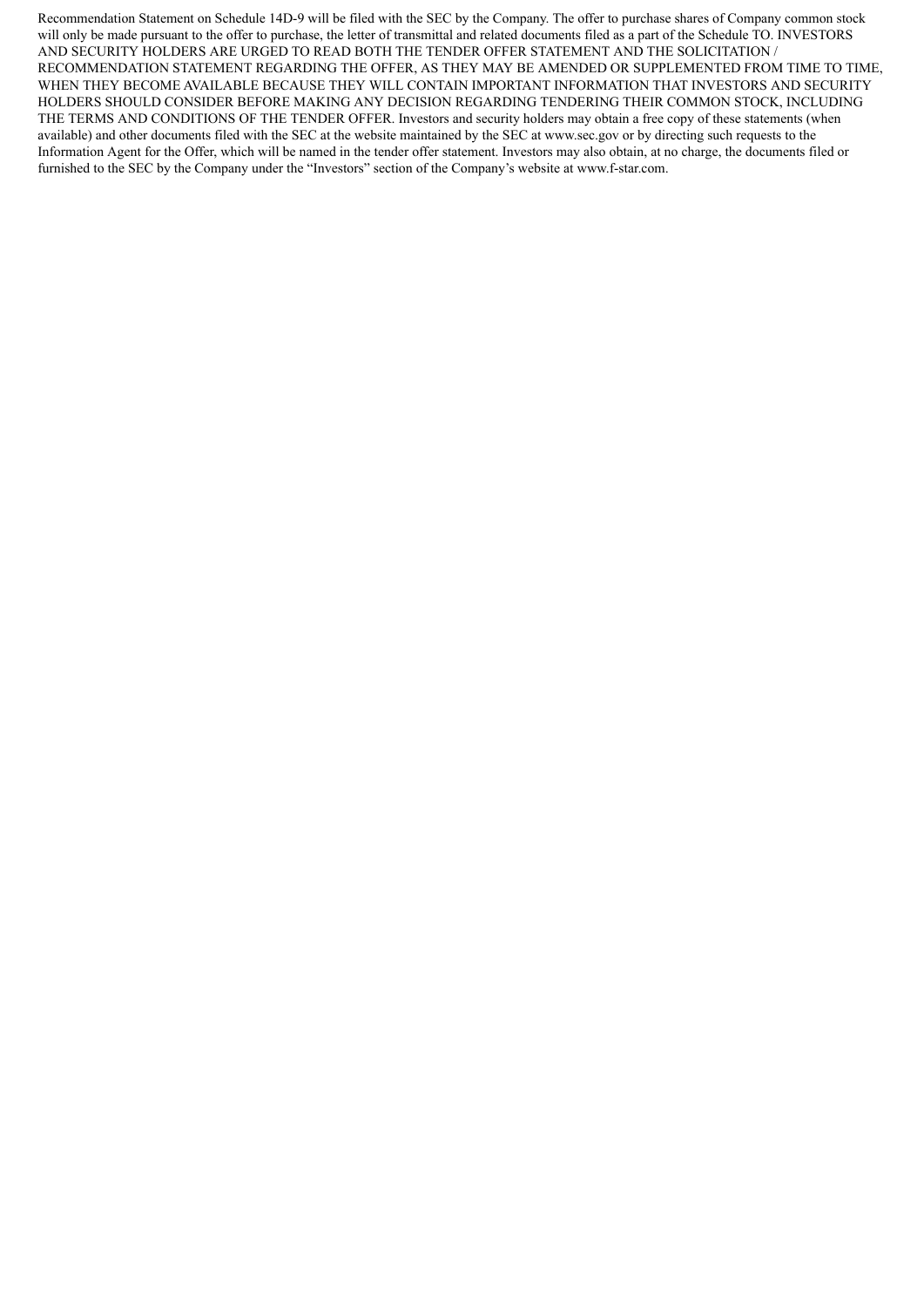Announcements by the Company and the Company's management via Twitter on June 23, 2022



### F-star Therapeutics, Inc. @Fstar\_Inc . 6m

We are excited to announce the proposed acquisition of F-star Therapeutics. Inc. by invoX. This enables greater opportunities to develop the F-star platform as we work together towards a future free from cancer and other serious diseases. details here: investors.f-star.com/newsreleases/...



#### **Forward-Looking Statements**

This communication contains forward-looking statements. Forward-looking statements are generally identified by the words "expects", "anticipates", "believes", "intends", "estimates", "plans", "will be" and similar expressions. These forward-looking statements include, without limitation, statements related to the anticipated consummation of the acquisition of the Company and the timing and benefits thereof, and other statements that are not historical facts. These forward-looking statements are based on Parent's and the Company's current expectations and inherently involve significant risks and uncertainties. Actual results and the timing of events could differ materially from those anticipated in such forward-looking statements as a result of these risks and uncertainties, which include, without limitation, risks related to the parties' ability to complete the transaction on the proposed terms and schedule; whether the tender offer conditions will be satisfied; whether sufficient stockholders of the Company tender their shares in the transaction; the outcome of legal proceedings that may be instituted against the Company and/or others relating to the transaction; the failure (or delay) to receive the required regulatory approvals relating to the transaction; the possibility that competing offers will be made; and other risks related to the Company's business detailed from time-to-time under the caption "Risk Factors" and elsewhere in the Company's filings and reports filed with the U.S. Securities and Exchange Commission (the "SEC"), including the Company's Annual Report on Form 10-K for the year ended December 31, 2021 and subsequent quarterly and current reports filed with the SEC. The risks and uncertainties may be amplified by the Russian invasion of Ukraine and the ongoing COVID-19 pandemic, which has caused significant economic uncertainty. The extent to which these factors impact the Company's business, operations, and financial results, including the duration and magnitude of such effects, will depend on numerous factors, which are unpredictable, including, but not limited to, the duration of the conflict in Ukraine, the duration and spread of the COVID-19 outbreak, the spread of any new variants of COVID-19, the actions to contain the virus or treat its impact, and how quickly and to what extent normal economic and operating conditions can resume. The Company undertakes no duty or obligation to update any forward-looking statements contained in this communication as a result of new information, future events or changes in their expectations, except as required by law.

#### **Additional Information and Where to Find It**

The Offer has not yet commenced, and this communication is neither a recommendation, nor an offer to purchase nor a solicitation of an offer to sell any shares of the common stock of the Company or any other securities. On the commencement date of the Offer, a tender offer statement on Schedule TO, including an offer to purchase, a letter of transmittal and related documents, will be filed with the SEC by Parent and Purchaser, and a Solicitation / Recommendation Statement on Schedule 14D-9 will be filed with the SEC by the Company. The offer to purchase shares of Company common stock will only be made pursuant to the offer to purchase, the letter of transmittal and related documents filed as a part of the Schedule TO. INVESTORS AND SECURITY HOLDERS ARE URGED TO READ BOTH THE TENDER OFFER STATEMENT AND THE SOLICITATION / RECOMMENDATION STATEMENT REGARDING THE OFFER, AS THEY MAY BE AMENDED OR SUPPLEMENTED FROM TIME TO TIME, WHEN THEY BECOME AVAILABLE BECAUSE THEY WILL CONTAIN IMPORTANT INFORMATION THAT INVESTORS AND SECURITY HOLDERS SHOULD CONSIDER BEFORE MAKING ANY DECISION REGARDING TENDERING THEIR COMMON STOCK, INCLUDING THE TERMS AND CONDITIONS OF THE TENDER OFFER. Investors and security holders may obtain a free copy of these statements (when available) and other documents filed with the SEC at the website maintained by the SEC at www.sec.gov or by directing such requests to the Information Agent for the Offer, which will be named in the tender offer statement. Investors may also obtain, at no charge, the documents filed or furnished to the SEC by the Company under the "Investors" section of the Company's website at www.f-star.com.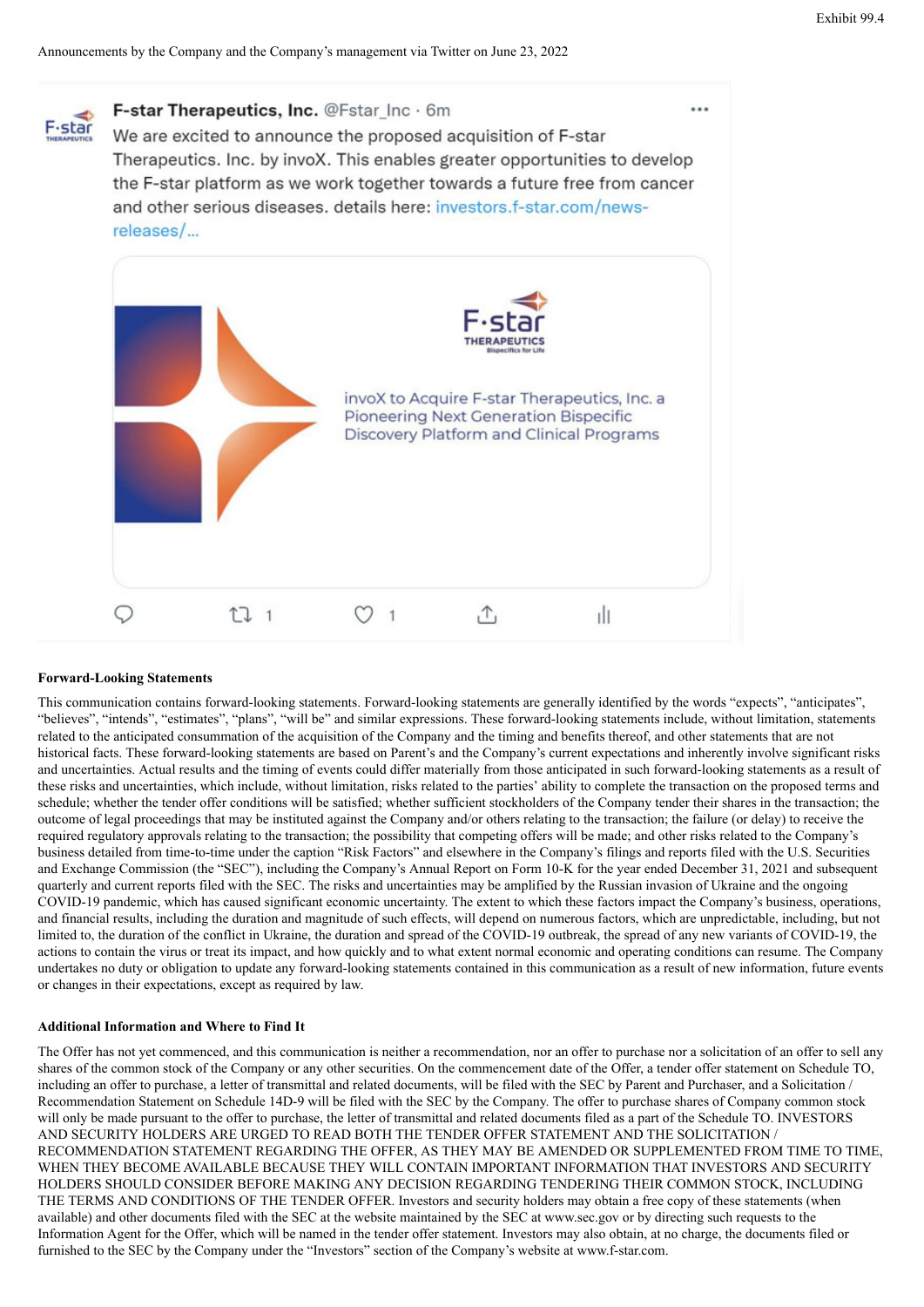Presentation by the Company at Employee Meeting on June 23, 2022

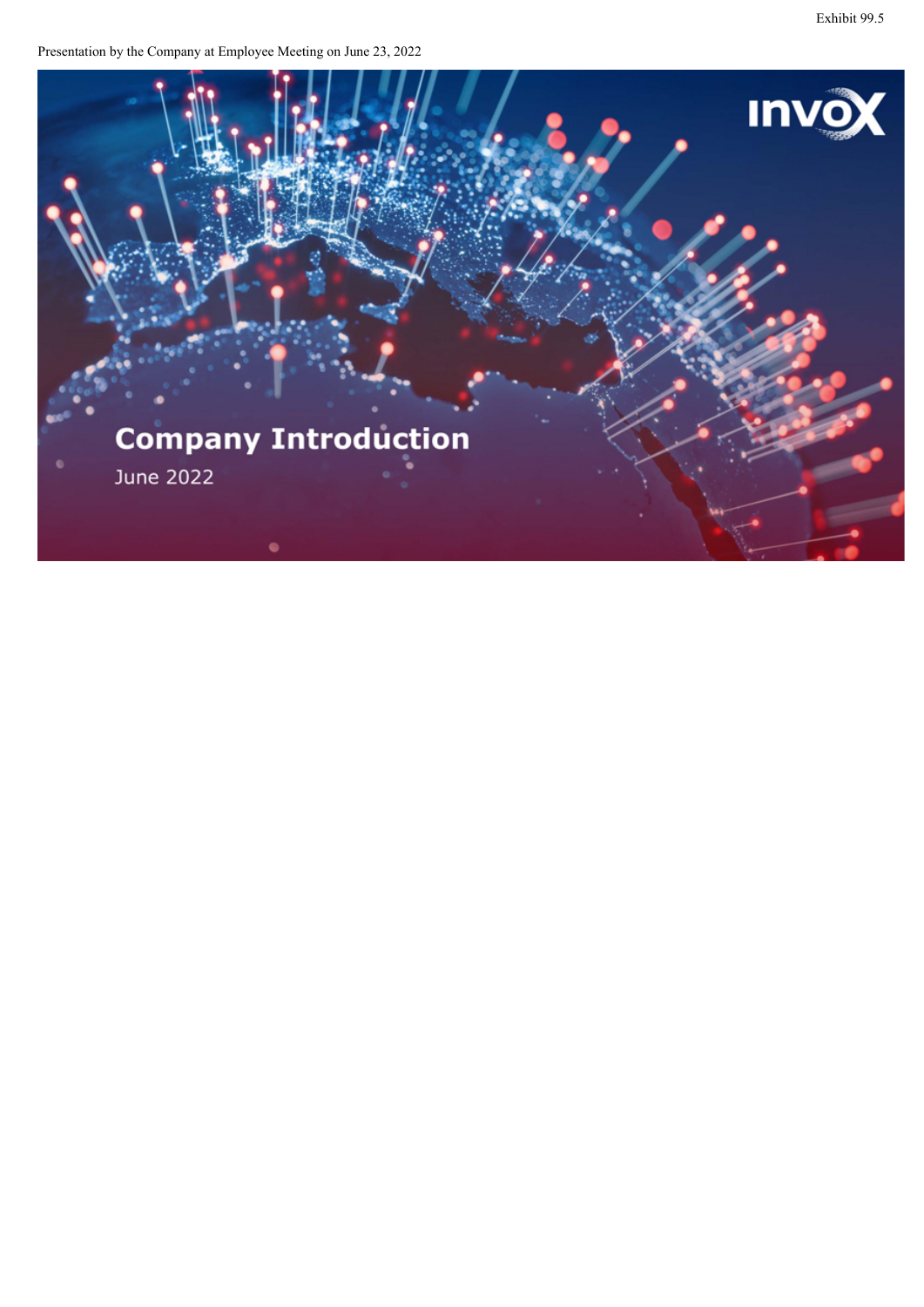### Sino Biopharm: an established company, a long term vision



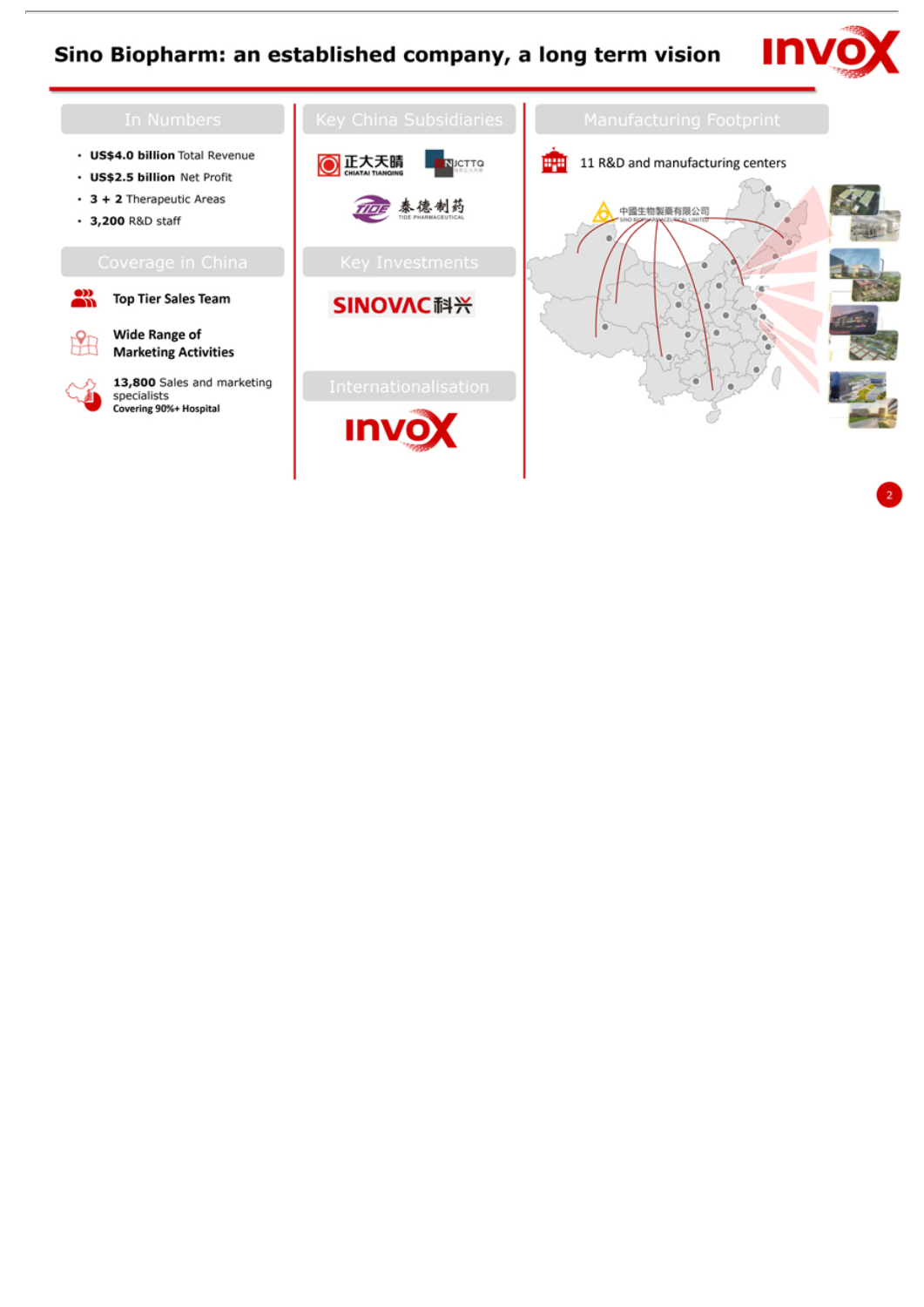## invoX at a glance

Vision & Mission: invoX's mission by 2026 is to be a globally recognized, fully integrated pharmaceutical company with an advancing pipeline of innovative products addressing unmet healthcare needs

 $\mathbf m$